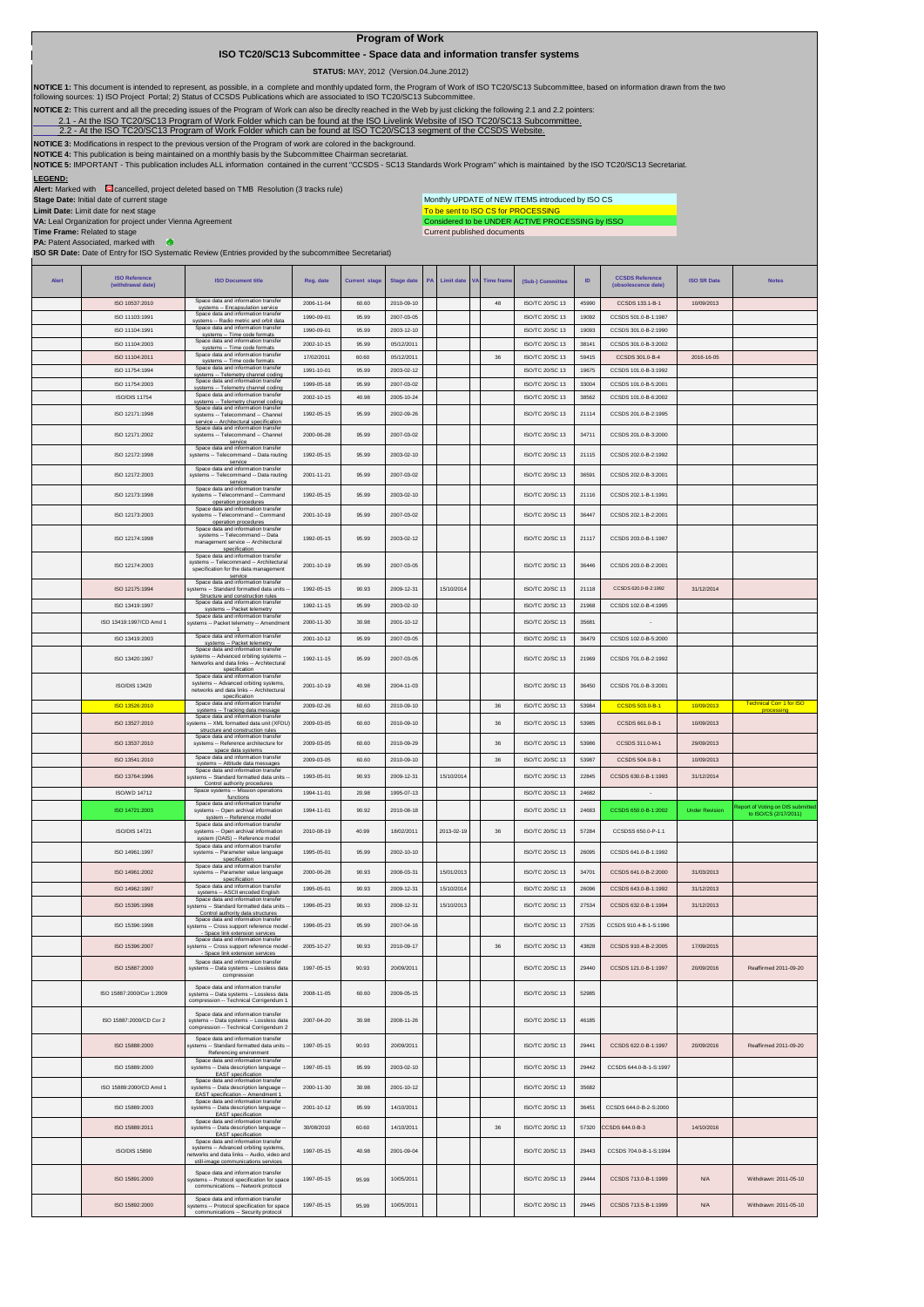|    | ISO 15893:2000                   | Space data and information transfer<br>systems -- Protocol specification for space<br>communications -- Transport protocol                       | 1997-05-15               | 95.99          | 2010-09-10               |                                      |   |        | ISO/TC 20/SC 13                    | 29446          | CCSDS 714.0-B-1:1999                                 |                          |                                                                                    |
|----|----------------------------------|--------------------------------------------------------------------------------------------------------------------------------------------------|--------------------------|----------------|--------------------------|--------------------------------------|---|--------|------------------------------------|----------------|------------------------------------------------------|--------------------------|------------------------------------------------------------------------------------|
|    | ISO 15893:2010                   | Space data and information transfer<br>systems -- Space communications protoco<br>specification (SCPS) -- Transport protocol                     | 2007-03-06               | 60.60          | 2010-09-10               |                                      |   | 48     | ISO/TC 20/SC 13                    | 45986          | CCSDS 714.0-B-2                                      | 10/09/2015               |                                                                                    |
|    | ISO 15894:2000                   | (SCPS-TP)<br>Space data and information transfer<br>systems -- Protocol specification for space                                                  | 1997-05-15               | 95.99          | 10/05/2011               |                                      |   |        | ISO/TC 20/SC 13                    | 29447          | CCSDS 717.0-B-1:1999                                 | N/A                      | Withdrawn: 2011-05-10                                                              |
|    | ISO 16363:2012                   | communications -- File protocol<br>Space data and information transfer<br>systems - Audit and certification of                                   | 2010-04-08               | 60.60          | 14/02/2012               |                                      |   | 36     | ISO/TC 20/SC 13                    | 56510          | CCSDS 652.0-R-1                                      | 14/02/2015               |                                                                                    |
|    |                                  | trustworthy digital repositories<br>Requirements for bodies providing audit                                                                      |                          |                |                          |                                      |   |        |                                    |                |                                                      |                          | Report of voting on DIS submit                                                     |
|    | ISO/DIS 16919                    | and certification of candidate trustworthy<br>digital repositories<br>Space data and information transfer                                        | 2010-12-07               | 40.99          | 23/11/2011               | 07/06/2013                           |   | 36     | ISO/TC 20/SC 13                    | 57950          | CCSDS 652.1-R.1                                      |                          | to ISO/CS for direct publication<br>(11/23/2011)                                   |
|    | ISO 17107:2011                   | systems -- XML specification for navigation<br>data messages                                                                                     | 20/01/2011               | 60.60          | 08/11/2011               |                                      |   | 36     | ISO/TC 20/SC 13                    | 59155          |                                                      | 08/11/2014               |                                                                                    |
|    | ISO 17214:2011                   | Space data and information transfer<br>systems -- Spacecraft onboard interface<br>ervices -- Time access service                                 | 17/02/2011               | 60.60          | 15/12/2011               |                                      |   | 36     | <b>ISO/TC 20/SC 13</b>             | 59416          | CCSDS 872.0-M-1                                      | 15/12/2014               |                                                                                    |
|    | ISO 17355:2003                   | Space data and information transfer<br>systems -- CCSDS file delivery protocol<br>Space data and information transfer                            | 1999-05-18               | 95.99          | 2004-05-18               |                                      |   |        | ISO/TC 20/SC 13                    | 33005          | CCSDS 727.0-B-1 S:2002                               |                          |                                                                                    |
|    | ISO 17355:2004<br>ISO 17355:2007 | svstems -- CCSDS file delivery protocol<br>Space data and information transfer                                                                   | 2002-10-15<br>2005-10-27 | 95.99<br>90.92 | 2007-05-07<br>2007-08-10 |                                      |   | 36     | ISO/TC 20/SC 13<br>ISO/TC 20/SC 13 | 38593<br>43829 | CCSDS 727.0-B-3 S: 2005                              |                          |                                                                                    |
| G) | ISO/CD 17355                     | svstems -- CCSDS file delivery protocol<br>Space data and information transfer<br>systems -- CCSDS file delivery protocol                        | 2007-08-10               | 30.98          | 2010-03-05               |                                      |   | 48     | ISO/TC 20/SC 13                    | 50246          | CCSDS 727.0-B-4: 2007                                |                          |                                                                                    |
|    | ISO 17433:2001<br>ISO 17433:2003 | Space data and information transfer<br>systems -- Packet telemetry services<br>Space data and information transfer                               | 1998-06-30               | 95.99          | 2003-02-11               |                                      |   |        | ISO/TC 20/SC 13                    | 28460          | CCSDS 103.0-B-1 S:1996                               |                          |                                                                                    |
|    |                                  | systems -- Packet telemetry services<br>Rationale, Scenarios, and Requirements<br>for DTN in Space                                               | 2001-10-19               | 95.99          | 2007-03-05               |                                      |   |        | ISO/TC 20/SC 13                    | 36448          | CCSDS 103.0-B-2 S:2001<br>CCSDS 734.0-G-1 (Aug 2010) |                          | For ISO processing                                                                 |
|    | <b>ISO/DIS 17807</b>             | Space data and information transfer<br>systems -- Telemetry (TM) channel coding                                                                  | 11/10/2011               | 40.99          | 04/05/2012               | 11/04/2014                           |   | 36     | ISO/TC 20/SC 13                    | 60592          | CCSDS 735.1-B-1                                      | <b>Under Development</b> | eport of voting on DIS submitt<br>to ISO/CS for direct publication                 |
|    | <b>ISO/DIS 17808</b>             | profiles<br>Space data and information transfer<br>systems -- Telemetry (TM) channel coding                                                      | 11/10/2011               | 40.99          | 04/05/2012               | 11/04/2014                           |   | $36\,$ | ISO/TC 20/SC 13                    | 60593          | CCSDS 131.4-M-1                                      | <b>Under Development</b> | (5/4/2012)<br>Report of voting on DIS submitte<br>to ISO/CS for direct publication |
|    | <b>ISO/DIS 17809</b>             | profiles<br>Space data and information transfer<br>systems - Delta-Differential One Way                                                          | 11/10/2011               | 40.99          | 04/05/2012               | 11/04/2014                           |   | $36\,$ | ISO/TC 20/SC 13                    | 60594          | CCSDS 506.0-M-1                                      | <b>Under Developmen</b>  | (5/4/2012)<br>Report of voting on DIS submitt<br>to ISO/CS for direct publication  |
|    |                                  | Ranging (Delta-DOR) Operations<br>Mission Operations Reference Model                                                                             |                          |                |                          |                                      |   |        |                                    |                | CCSDS 520.1-M-1 (Jul 2010)                           |                          | (5/4/2012)<br>For ISO processing                                                   |
|    |                                  | Mission Operations Message Abstraction<br>Laver<br>Space data and information transfer                                                           |                          |                |                          |                                      |   |        |                                    |                | CSDS 520.0-B-1 (Sep 2010)                            |                          | For ISO processing<br>eport of voting on DIS submitt                               |
|    | <b>ISO/DIS 17810</b>             | systems - Data Transmission and PN<br>Ranging for 2 GHz CDMA Link via Data<br><b>Relay Satellite</b>                                             | 11/10/2011               | 40.99          | 04/05/2012               | 11/04/2014                           |   | 36     | ISO/TC 20/SC 13                    | 60595          | CCSDS 415.1-B-1                                      | <b>Under Development</b> | to ISO/CS for direct publication<br>(5/4/2012)                                     |
|    | <b>NP 17854</b>                  | Flexible Advance Coding and Modulation<br>Scheme for High Rate Telemetry<br>Applications                                                         |                          |                |                          |                                      |   |        |                                    |                | CSDS 131.2-B-1 (Mar 2012)                            | <b>Under Development</b> | SCCC patent resolved (1/2012)                                                      |
|    | ISO 20652:2006                   | Space data and information transfer<br>systems -- Producer-archive interface -                                                                   | 2003-04-10               | 90.93          | 2009-06-30               | 15/04/2014                           |   |        | ISO/TC 20/SC 13                    | 39577          | CCSDS 651.0-M-1:2004                                 | 30/06/2014               |                                                                                    |
|    | ISO 21459:2006                   | Methodology abstract standard<br>Space data and information transfer<br>systems -- Proximity-1 space link protocol                               | 2004-01-09               | 90.93          | 2009-12-31               | 15/10/2014                           |   | 48     | ISO/TC 20/SC 13                    | 40247          | CCSDS 211.2-B-1:2003                                 | 31/12/2014               |                                                                                    |
|    |                                  | Coding and synchronization sublayer<br>Space data and information transfer                                                                       |                          |                |                          |                                      |   |        |                                    |                |                                                      |                          |                                                                                    |
|    | ISO 21460:2006                   | systems -- Proximity-1 space link protocol<br>Physical laver<br>Space data and information transfer                                              | 2004-01-09               | 95.99          | 2007-10-10               |                                      |   | $48\,$ | ISO/TC 20/SC 13                    | 40248          | CCSDS 211.1-B-1                                      |                          |                                                                                    |
|    | ISO 21460:2007                   | systems -- Proximity-1 space link protocol<br>Physical layer                                                                                     | 2006-09-12               | 90.93          | 20/09/2011               |                                      |   | 36     | ISO/TC 20/SC 13                    | 44999          | CCSDS 211.1-B-3:2006                                 | 20/09/2016               | Reaffirmed 2011-09-20                                                              |
|    | ISO 21961:2003                   | Space data and information transfer<br>systems -- Data entity dictionary<br>specification language (DEDSL) -- Abstrac                            | 2001-06-29               | 90.93          | 2008-06-30               | 15/04/2013                           |   |        | ISO/TC 20/SC 13                    | 36036          | CCSDS 647.1-B-1:2001                                 | 30/06/2013               |                                                                                    |
|    | ISO 21962:2003                   | syntax<br>Space data and information transfer<br>systems -- Data entity dictionary<br>specification language (DEDSL) -- PVL                      | 2001-06-29               | 90.93          | 2008-06-30               | 15/04/2013                           |   |        | ISO/TC 20/SC 13                    | 36037          | CCSDS 647.2-B-1:2001                                 | 30/06/2013               |                                                                                    |
|    | ISO 22641:2005                   | Space data and information transfer<br>systems -- TM (telemetry) synchronization                                                                 | 2001-10-12               | 90.92          | 11/10/2011               |                                      | c |        | ISO/TC 20/SC 13                    | 36375          | CCSDS 131.0-B-1:2003                                 |                          | atent Policy & Declaration For<br>(CalTech) submitted to ISO on                    |
|    |                                  | and channel coding<br>Space data and information transfer                                                                                        |                          |                |                          |                                      |   |        |                                    |                | CCSDS 131-B-2                                        |                          | 7/8/2011; DIS text submitted to<br>ISO/CS (10/11/11)                               |
|    | ISO/DIS 22641                    | systems -- TM (telemetry) synchronizatio<br>and channel coding<br>Space data and information transfer                                            | 11/10/2011               | 40.99          | 11/04/2012               | 11/04/2014                           |   | 36     | ISO/TC 20/SC 13                    | 60590          |                                                      |                          | CCSDS Cor. 1 = Sep. '03; ISO                                                       |
|    | ISO 22642:2005                   | systems -- TC (telecommand)<br>synchronization and channel coding<br>Space data and information transfer                                         | 2001-10-12               | 90.93          | 2008-12-31               | 15/10/2013                           |   |        | ISO/TC 20/SC 13                    | 36376          | CCSDS 231.0-B-1:2003                                 |                          | $Cor. 1 = 07$                                                                      |
|    | ISO 22642:2005/Cor 1:2007        | systems -- TC (telecommand)<br>synchronization and channel coding -<br>Technical Corrigendum 1                                                   | 2007-08-21               | 60.60          | 2007-10-03               |                                      |   |        | ISO/TC 20/SC 13                    | 50342          |                                                      |                          |                                                                                    |
|    | ISO 22643:2003                   | Space data and information transfer<br>systems -- Data entity dictionary<br>specification language (DEDSL) --<br>XML/DTD Syntax                  | 2001-07-20               | 90.93          | 2009-04-01               | 15/04/2014                           |   |        | ISO/TC 20/SC 13                    | 36377          | CCSDS 647.3-B-1:2002                                 | 01/04/2014               |                                                                                    |
|    | ISO 22644:2006                   | Space data and information transfer<br>systems -- Orbit data messages                                                                            | 19/05/2005               | 90.92          | 07/05/2008               |                                      |   | 36     | ISO/TC 20/SC 13                    |                | CCSDS 502.0-B-1                                      |                          | ISO designation changed to ISO<br>26900 under SC 14 work program                   |
|    | ISO/CD 22644                     | Space data and information transfer<br>systems -- Orbit data messages<br>ace data and information transfe                                        | 12/10/2001               | 30.98          | 03/11/2004               |                                      |   |        | ISO/TC 20/SC 13                    | 36379          |                                                      |                          |                                                                                    |
|    | ISO 22645:2005                   | systems -- TM (telemetry) space data link<br>protocol                                                                                            | 2001-10-12               | 90.93          | 2008-12-31               | 15/10/2013                           |   |        | ISO/TC 20/SC 13                    | 36380          | CCSDS 132.0-B-1:2003                                 | 31/12/2013               |                                                                                    |
|    | ISO 22646:2005<br>ISO 22647:2006 | Space data and information transfer<br>systems -- Space packet protocol<br>Space data and information transfe                                    | 2001-10-12<br>2001-10-12 | 90.93<br>95.99 | 2008-12-31<br>2010-09-10 | 15/10/2013                           |   |        | ISO/TC 20/SC 13<br>ISO/TC 20/SC 13 | 36381<br>36383 | CCSDS 133 0-B-1:2003<br>CCSDS 135.0-B-1:2002         | 31/12/3013               | For ISO processing                                                                 |
|    | ISO 22647:2010                   | systems -- Space link identifiers<br>Space data and information transfer<br>systems -- Space link identifiers                                    | 2007-03-14               | 60.60          | 2010-09-10               |                                      |   | 48     | ISO/TC 20/SC 13                    | 45987          | CCSDS 135.0-B-3                                      |                          |                                                                                    |
|    | ISO 22663:2006                   | Space data and information transfer<br>systems -- Proximity-1 space link protocol<br>Data link layer                                             | 2001-10-12               | 95.99          | 2007-10-10               |                                      |   |        | ISO/TC 20/SC 13                    | 36386          | CCSDS 211.0-B-3:2004                                 |                          |                                                                                    |
|    | ISO 22663:2007                   | Space data and information transfer<br>systems -- Proximity-1 space link protocol<br>Data link laver                                             | 2006-09-12               | 90.93          | 20/09/2011               |                                      |   | 36     | ISO/TC 20/SC 13                    | 45000          | CCSDS 211.0-B-4                                      | 20/09/2016               | Reaffirmed 2011-09-20                                                              |
|    | ISO 22664:2005                   | Space data and information transfer<br>systems -- TC (telecommand) space data                                                                    | 2001-10-12               | 90.92          | 14/03/2012               |                                      |   |        | ISO/TC 20/SC 13                    | 36389          | CCSDS 232.0-B-1:2003                                 |                          | For DIS text submission                                                            |
|    | <b>ISO/NP 22664</b>              | link protocol<br>Space data and information transfer<br>systems -- TC (telecommand) space data                                                   | 07/03/2012               | 40.00          | 29/05/2012               | 07/09/2013                           |   | $36\,$ | ISO/TC 20/SC 13                    |                |                                                      |                          |                                                                                    |
|    | ISO 22666:2005                   | link protocol<br>Space data and information transfer<br>systems -- AOS (advanced orbiting                                                        | 2001-10-12               | 95.99          | 2007-08-15               |                                      |   |        | ISO/TC 20/SC 13                    | 36391          | CCSDS 732.0-B-1:2003                                 |                          |                                                                                    |
|    | ISO 22666:2007                   | systems) space data link protocol<br>Space data and information transfer<br>systems -- AOS (advanced orbiting                                    | 2006-06-23               | 90.60          | 17/12/2010               |                                      |   | 36     | ISO/TC 20/SC 13                    | 44866          | CCSDS 732.0-B-2                                      | 15/08/2012               |                                                                                    |
|    |                                  | systems) space data link protocol<br>Space data and information transfer                                                                         |                          |                |                          | 2013-03-22                           |   |        |                                    |                |                                                      |                          |                                                                                    |
| Ō. | <b>ISO/CD 22666</b>              | systems -- AOS (advanced orbiting<br>systems) space data link protocol                                                                           | 22/09/2011               | 30.98          | 18/10/2011               | Cancellatio<br>date: 2013<br>$09-22$ |   | 36     | ISO/TC 20/SC 13                    | 60519          |                                                      |                          |                                                                                    |
|    | ISO 22667:2005                   | Space data and information transfe<br>systems -- Communication operations<br>Procedure-1                                                         | 2001-10-12               | 90.92          | 14/03/2012               |                                      |   |        | ISO/TC 20/SC 13                    | 36392          | CCSDS 232.1-B-1:2003                                 | 31/12/2013               | For DIS text submission                                                            |
|    | <b>ISO/NP 22667</b>              | Space data and information transfer<br>systems -- Communication operations<br>Procedure-1                                                        | 07/03/2012               | 40.00          | 29/05/2012               | 07/09/2013                           |   | $36\,$ |                                    |                |                                                      |                          |                                                                                    |
|    | ISO/WD 22668                     | Space data and information transfer<br>systems -- Space link extension (SLE)<br>Service management specification                                 | 2001-10-12               | 20.98          | 2003-11-07               |                                      |   |        | ISO/TC 20/SC 13                    | 36393          |                                                      |                          |                                                                                    |
|    | ISO 22669:2003                   | Space data and information transfer<br>systems -- Space link extension (SLE)<br>Return-all-frames service                                        | 2001-10-12               | 95.99          | 2007-01-26               |                                      |   |        | ISO/TC 20/SC 13                    | 36394          | CCSDS 911.1-B-1:2002                                 |                          |                                                                                    |
|    | ISO 22669:2007                   | Space data and information transfer<br>systems -- Space link extension (SLE) --<br>Return-all-frames service                                     | 2004-12-08               | 90.92          | 14/03/2012               |                                      |   | $36\,$ | ISO/TC 20/SC 13                    | 43442          | CCSDS 911.1-B-2                                      |                          | For DIS text submission                                                            |
|    | <b>ISO/NP 22669</b>              | Space data and information transfer<br>systems -- Space link extension (SLE) -<br>Return-all-frames service                                      | 07/03/2012               | 40.00          | 29/05/2012               | 07/09/2013                           |   | 36     |                                    |                |                                                      |                          |                                                                                    |
|    | ISO 22670:2006                   | Space data and information transfer<br>systems -- Space link extension (SLE)<br>Return-channel-frames service                                    | 2001-10-12               | 90.92          | 14/03/2012               |                                      |   |        | ISO/TC 20/SC 13                    | 36395          | CCSDS 911.2-B-1:2004                                 |                          | For DIS text submission                                                            |
|    | ISO/NP 22670                     | Space data and information transfer<br>systems -- Space link extension (SLE) -                                                                   | 07/03/2012               | 40.00          | 15/05/2012               | 07/09/2013                           |   | 36     |                                    |                |                                                      |                          |                                                                                    |
|    | ISO 22671:2005                   | Return-channel-frames service<br>Space data and information transfe<br>systems -- Space link extension (SLE)                                     | 2001-10-12               | 95.99          | 2007-01-26               |                                      |   |        | ISO/TC 20/SC 13                    | 36396          | CCSDS 912.1-B-1:2002                                 |                          |                                                                                    |
|    |                                  | Forward command link transmission unit<br>(CLTU)<br>Space data and information transfer                                                          |                          |                |                          |                                      |   |        |                                    |                |                                                      |                          |                                                                                    |
|    | ISO 22671:2007                   | systems -- Space link extension (SLE) --<br>Forward communications link transmissio<br>unit (CLTU) service                                       | 2004-12-08               | 95.99          | 08/11/2011               |                                      |   | 36     | ISO/TC 20/SC 13                    | 43443          | CCSDS 912.1-B-2                                      |                          |                                                                                    |
| Θ  | ISO 22671:2007/CD Cor 1          | Space data and information transfer<br>systems -- Space link extension (SLE) --<br>Forward communications link transmissio                       | 2007-10-01               | 30.98          | 17/01/2011               |                                      |   |        | ISO/TC 20/SC 13                    | 50583          |                                                      |                          |                                                                                    |
|    |                                  | unit (CLTU) service -- Technical<br>Corrigendum 1<br>Space data and information transfer                                                         |                          |                |                          |                                      |   |        |                                    |                |                                                      |                          |                                                                                    |
|    | ISO 22671:2011                   | systems -- Space link extension (SLE) -<br>Forward communications link transmissio<br>unit (CLTU) service<br>Space data and information transfer | 22/12/2010               | 60.60          | 08/11/2011               |                                      |   | 36     | ISO/TC 20/SC 13                    | 58052          |                                                      |                          |                                                                                    |
|    |                                  | systems -- Space link extension (SLE)                                                                                                            | 19/05/2005               | 95.99          | 08/11/2011               |                                      |   | $36\,$ | ISO/TC 20/SC 13                    | 42721          | CCSDS 912.3-B-1                                      |                          |                                                                                    |